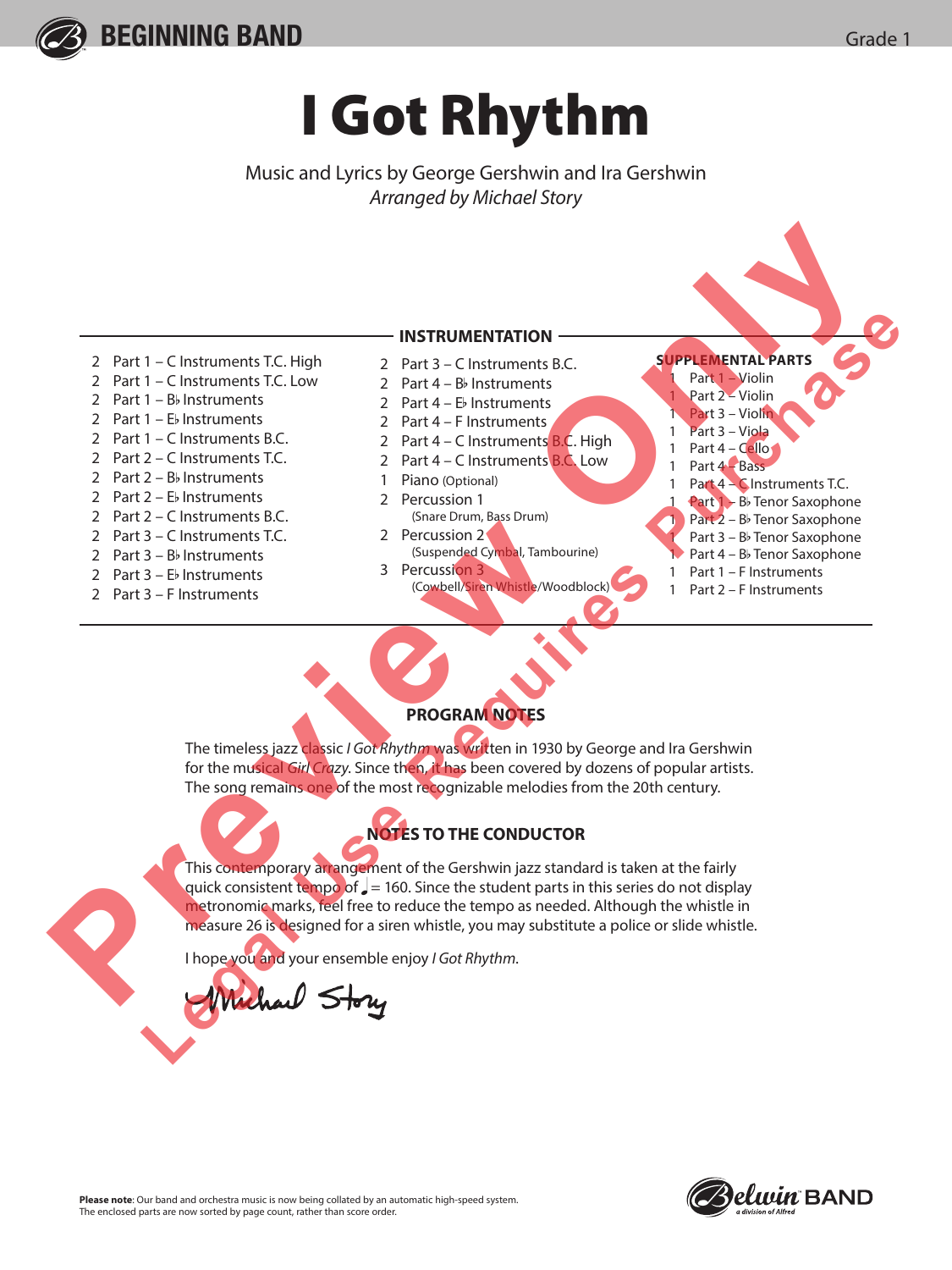#### **A NOTE FROM THE EDITOR**

We hope you find these versatile pieces a welcome addition to your music library. With homogeneous instrument use, there will be crossed voices, so be sure that students adjust dynamics so the melody is always heard. In an effort to support completely flexible instrumentation, the following editorial accommodations are included to address potential challenges. **PROWRAGE SEARCH AND THE EDITOR**<br>
The progression is the two states and the section of your mustellibrary. We<br>
the mediative stress are the studients to the mediative of the stress and the present<br>
columning deterrise cont

#### **C Parts:**

- Parts are included for both high and low C treble-clef instruments for Part 1. These parts are combined into one staff in the score, but the parts are printed separately.
- Parts are included for both high and low C bass-clef instruments for Part 4. These parts are combined into one staff in the score, but the parts are printed separately.

#### **B**b **Parts:**

- Part 1 may have notes that go above the break for clarinet. Alternative lower notes will not be provided.
- Parts 2-4 may have notes that go above the break for clarinet. Alternative lower notes are provided in those instances.
- Parts that have more challenging ranges include optional lower or higher notes for trumpet and baritone T.C.
- Separate parts for tenor saxophone are included but do not appear on the score. For this series, the range will extend to include a written D below the staff.

#### **Divisi:**

- Where appropriate, some parts may have multiple notes, however, they will not be marked with *div.* Where this occurs, assign the most appropriate notes for your students.
- To reduce clutter, a2's will also not be used. When a single note appears after a divisi, all players should play. so the melody is always heard. In an effort to support completely ilestich instrumentation<br>
Legal Use and the state included for both high and low C treble-clef instruments for Parts.<br> **CParts:**<br>
Combined into one staff in

#### **String Parts:**

- To help students have more success playing in unfamiliar keys, fingerings and bowings are clearly marked.
- A dash  $($  indicates a shift to a new position
- Some slur/bow markings may differ from the wind parts to accommodate bowing patterns.

• String parts will include *div.* markings where appropriate when there are multiple notes.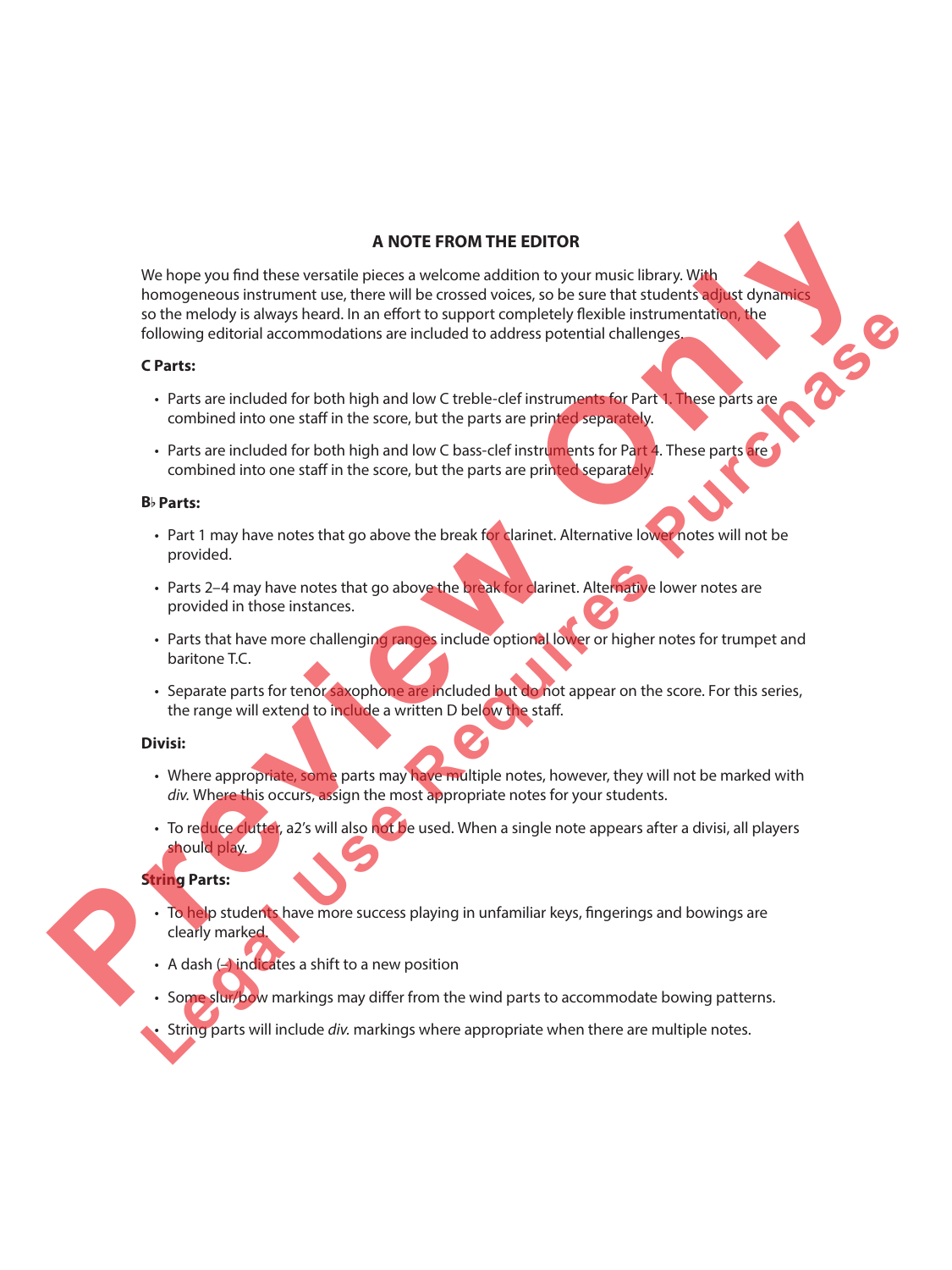# **I Got Rhythm**



Purchase a full-length<br>performance recording!<br>**alfred.com/downloads**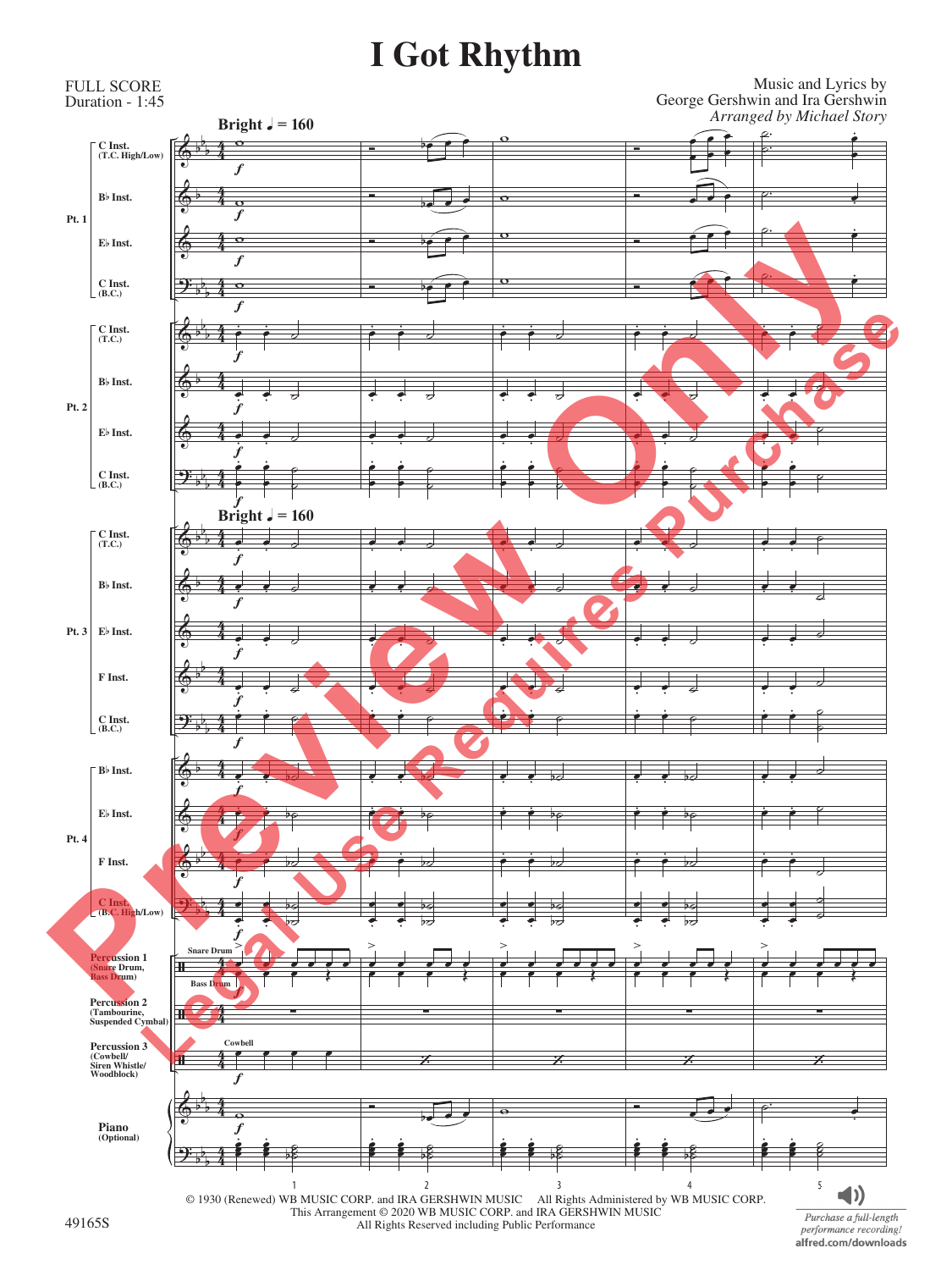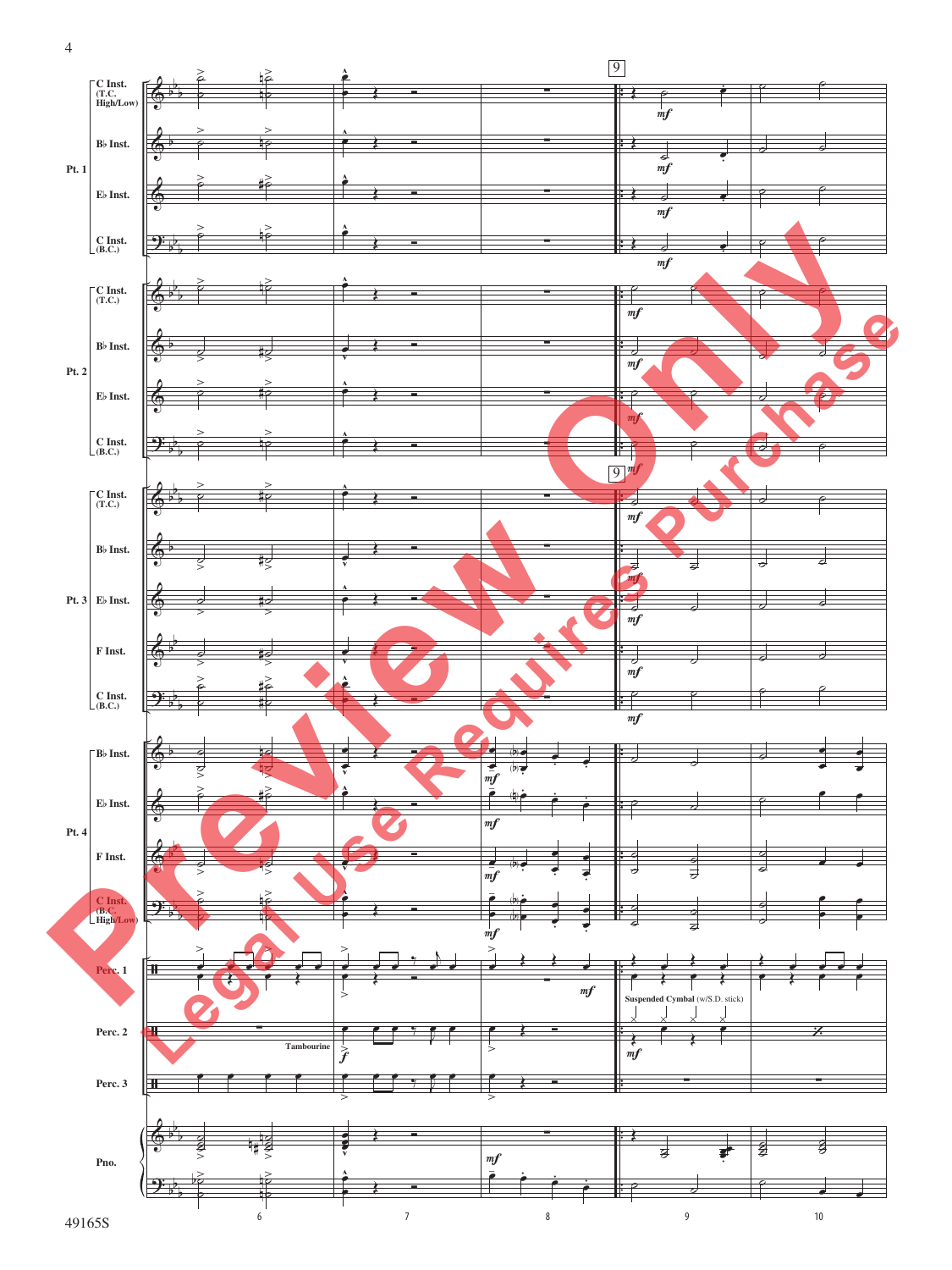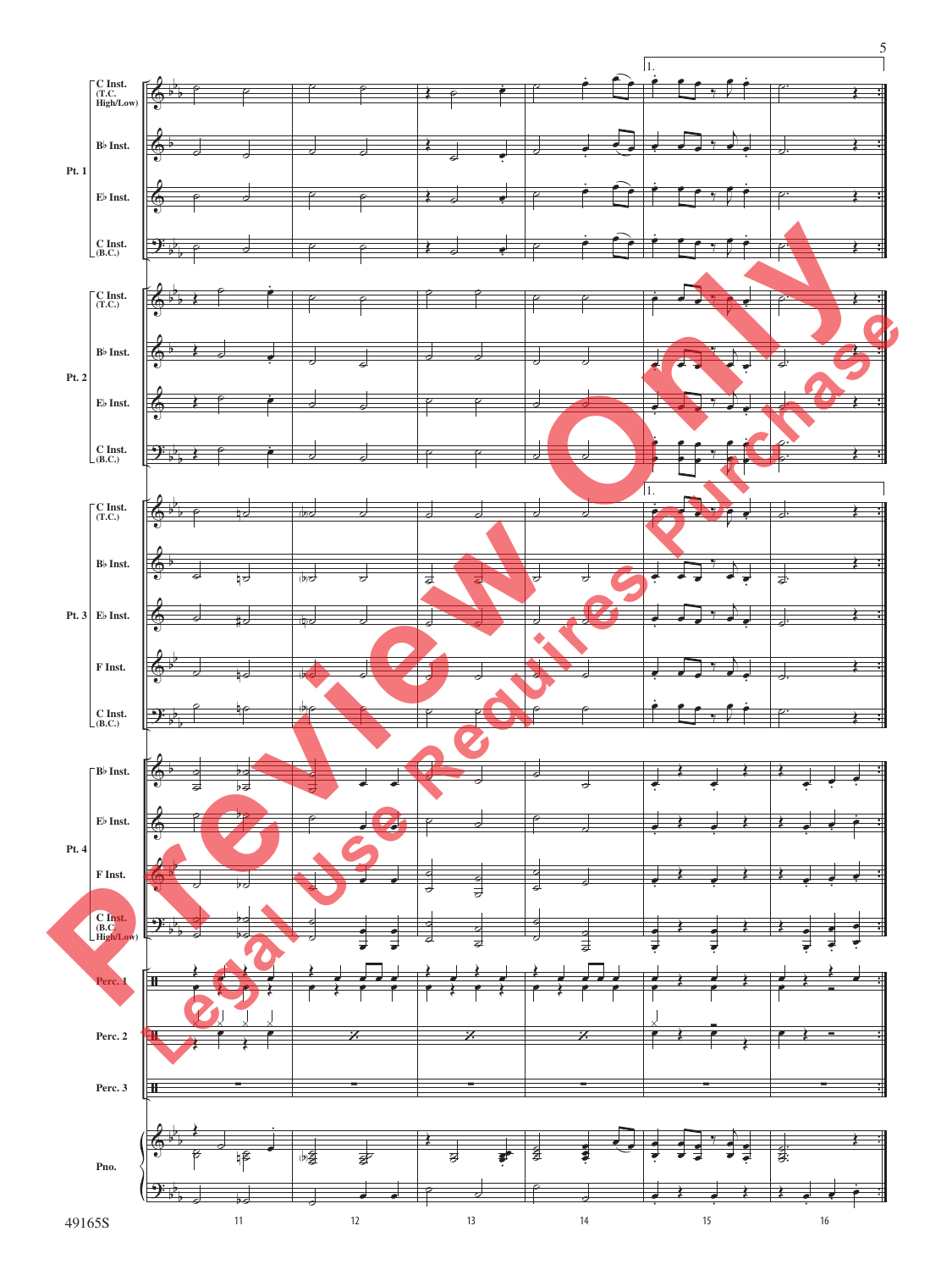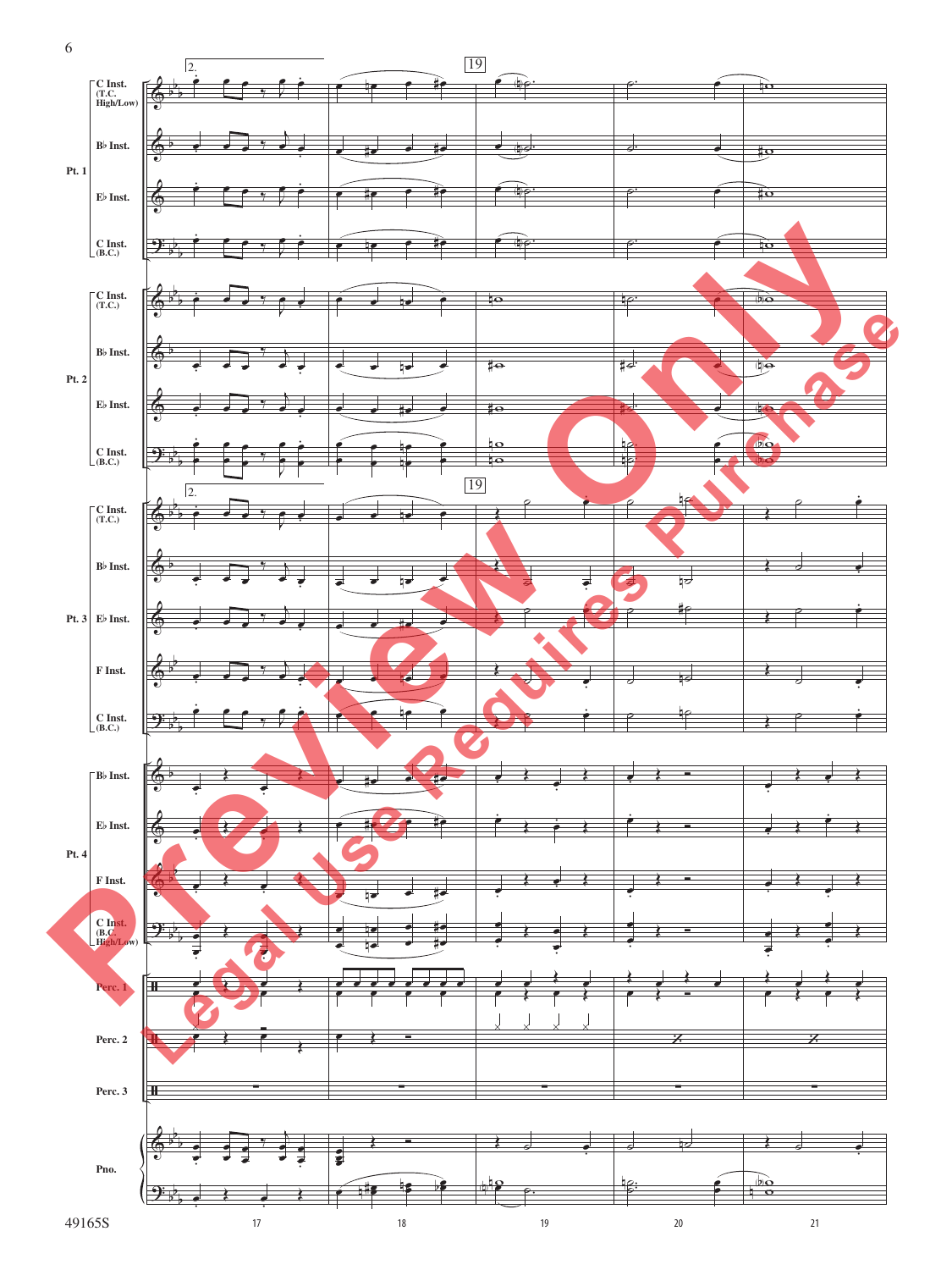

 $\boldsymbol{7}$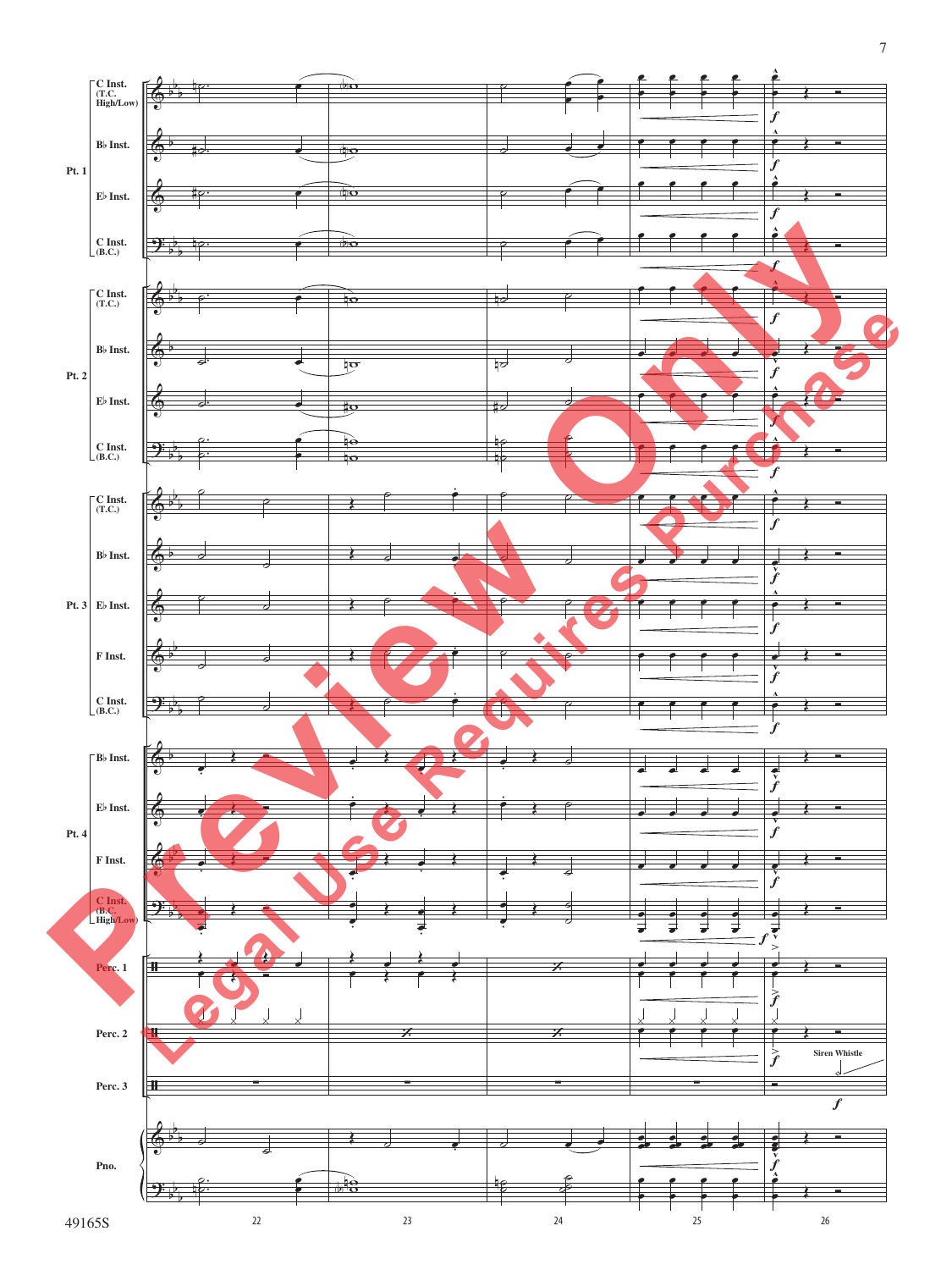

8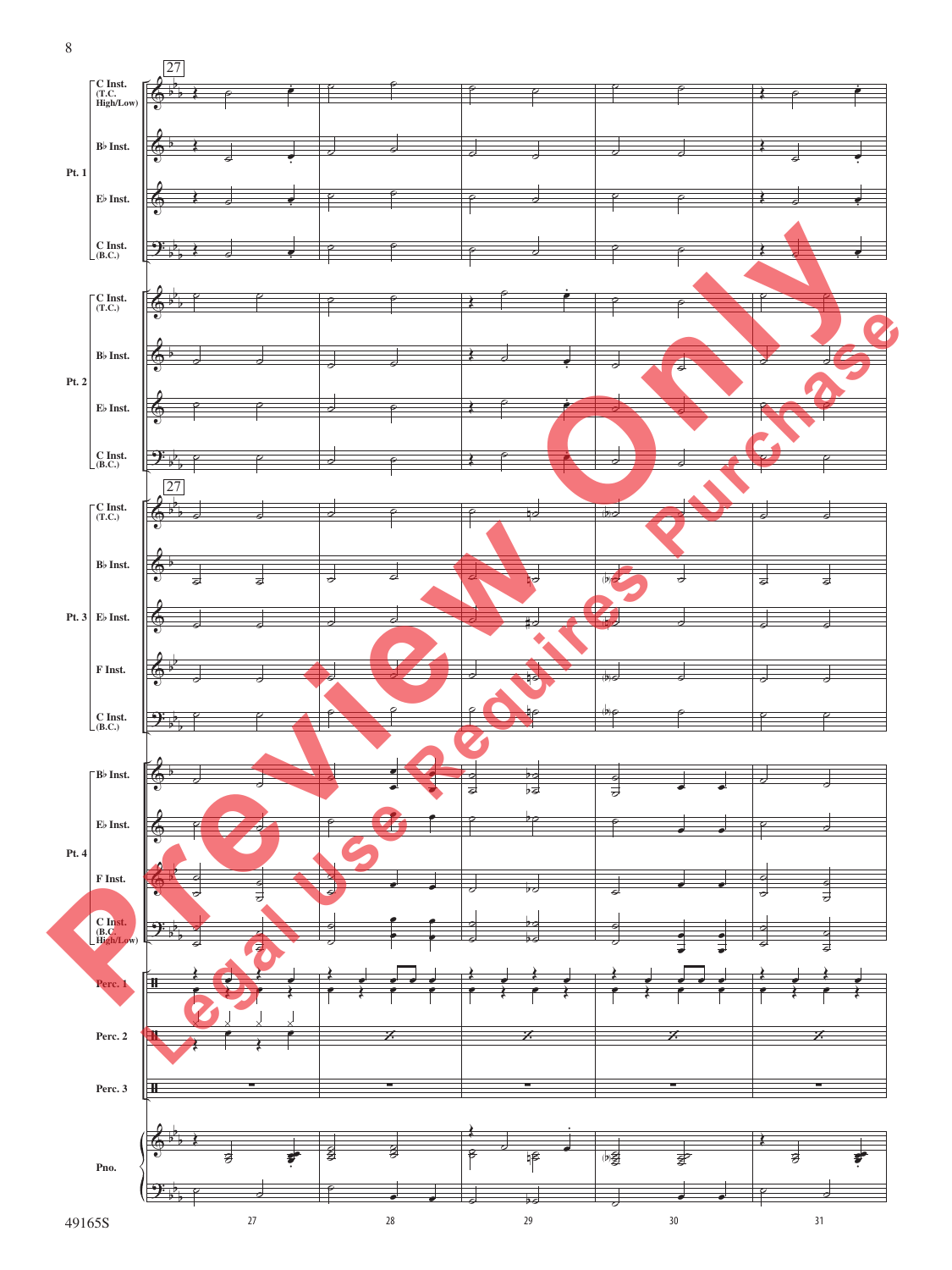35 œ. œ. œ œ. œ. œ  $\frac{1}{2}$ >>>>>>>>>>>>>>>>>>>>>>> œ b e<br>E ˙ **C Inst. (T.C. High/Low)**  $\mathcal{Z}$ b Œ ∑∑∑∑ b &&&?&&&?&&&&?&&&?ããã&?  $\rightarrow$ bble<br>b<br>b<br>b œ ‰ Œ  $B<sup>b</sup>$  Inst. œ. œ œ. œ œ œ. **E**b Inst.<br>**C** Inst.<br>(B.C.)<br>**C** Inst.<br>(B.C.)<br>**B**b Inst.<br>**E**b Inst.<br>**C** Inst.<br>(B.C.)<br><br>**C** Inst.<br>(F.C.)<br><br>**F** Inst.<br><br>**F** Inst.  $\overline{a}$ œ. ˙ **Pt. 1** œ. œ. œ. œ œ Jœ œ. œ œ ˙ ˙  $\to$  Inst. ‰ Œ Eb Inst.<br>C Inst.<br>C Inst.<br>(T.C.)<br>Bb Inst.<br>Eb Inst.<br>C Inst.<br>(B.C.)<br>Bb Inst.<br>F Inst.<br>F Inst.<br>F Inst.<br>Eb Inst.<br>F Inst.<br>F Inst.<br>F Inst.<br>F Inst.<br>P Inst.<br>P Inst.<br>P Inst.<br>P Inst.<br>P Inst.<br>P Inst.<br>P Inst.<br>P Inst.<br>P Inst.<br>P Inst.<br>P  $\overline{\bullet}$ **Preview Only 1999** œ. œ. œ. œ œ Jœ œ. œ œ b e<br>P ˙ ‰ Œ **C Inst. (B.C.)** b o my low my low my low b œ. œ. ˙ ˙ b œ ‰ J<br>J Œ ˙ **C Inst. (T.C.)** b œ œ. Legal Use Requires Purchase my comp of my comp of my comp of the my comp of the my comp of the my comp of the my computation of the my computation of the my computation of the my computation of the my computation of the my computation of the my compu b<br>b<br>b<br>b<br>b ‰ Œ  $\Rightarrow$ **B** b **Inst.**  $\overline{a}$ ˙ œ. œ œ.  $\overline{\phantom{a}}$ œ œ. **Woodblock**<br>
Woodblock<br>
Woodblock **Pt. 2**  $\Rightarrow$ ‰ Œ **E**b **Inst.**  $\overline{a}$ ˙ œ. œ œ. ˙ œ œ. œœ.  $\frac{1}{2}$ œœ. œœ Jœœ ˙˙ œœ b b ‰ Œ **C Inst. (B.C.)**  $\overline{a}$ ˙ 35 b œ. We **C Inst. (T.C.)** b œ ‰ J<br>J Œ b  $\overline{a}$ ˙ œ œ. œ.  $\equiv$ b<br>b<br>b<br>b<br>b<br>b ‰ Œ jœ **B**b **Inst.**  $\overline{f\oplus f\overline{f}}$ œ. œ  $\overline{a}$  $\overline{a}$ œ œ. œ. ˙ jœ ‰  $\pm$ Œ  $\left| \text{Pt. 3} \right|$  **E**b Inst. œ. œ  $\frac{40}{\pi}$  $\overline{a}$ ˙ œ œ.  $\overline{\phantom{a}}$ b  $\big)$ ‰ Œ œ. œ  $\frac{\text{d} \cdot \text{d} \cdot \text{d} \cdot \text{d} \cdot \text{d} \cdot \text{d} \cdot \text{d} \cdot \text{d} \cdot \text{d} \cdot \text{d} \cdot \text{d} \cdot \text{d} \cdot \text{d} \cdot \text{d} \cdot \text{d} \cdot \text{d} \cdot \text{d} \cdot \text{d} \cdot \text{d} \cdot \text{d} \cdot \text{d} \cdot \text{d} \cdot \text{d} \cdot \text{d} \cdot \text{d} \cdot \text{d} \cdot \text{d} \cdot \text{d} \cdot \text{d} \cdot \text{d} \cdot \text{d} \cdot \$  $\overline{a}$  $\overline{\phantom{a}}$ œ œ. œ. ˙ œ. œ. œ. œ  $\frac{1}{2}$ uo<br>‴y ˙ ˙ ˙ b Œ **C Inst. (B.C.)** b b bble the little state of the state of the state of the state of the state of the state of the state of the state of the state of the state of the state of the state of the state of the state of the state of the state of th Œ Œ Œ **B**b **Inst.**  $\overline{\phantom{0}}$ œ. ˙  $\frac{1}{\frac{2}{\sigma}}$ œ. œ. ˙ œ. mf<br>mf<br>mf<br>anf œ. œ. ˙ ˙ **E**b **Inst.** Œ Œ  $\int$ Œ œ. œ. Œ ˙ **Pt. 4** b  $\overline{\bullet}$ Œ Œ œœ. Œ ˙˙  $\frac{1}{\sqrt{m}}$ **F Inst.** ₹ œ. œ. ˙ œ.  $\overline{a}$ œœ. **C Inst. (B.C. High/Low)** ˙˙  $\frac{1}{2}$ œœ. ˙˙ Œ Œ Œ Œ œœ. œœ. ˙˙  $\overline{a}$ œ œ œ œ œ œ **Perc. 1** Œ Œ Œ Œ ∑∑ œ œ e<br>P œ œ e<br>P e<br>P Œ ¿ ¿ ¿ ¿ ¿ ¿  $\frac{1}{2}$ Ó œ œ œ œ œ œ Œ Œ **Perc. 2** Œ Œ Œ Œ œ œ œ œ œ ∑ ∑  $\blacksquare$ **Perc. 3** ∑  $m f$ mf<br>O<br>T<br>mf b jœœ b ‰ Œ b  $\overline{\bullet}$ œœ. œœ œœœ. œ œœ œœ.  $\frac{1}{10}$ ˙˙˙ œœœ. ।<br>∨¤¤ Pno. œ.  $\frac{1}{2}$ œœ. ˙

33

œ.

Œ

34

˙

35

 $\overline{\mathbf{A}}$ 

Œ

œ.

Œ

9

 $\frac{1}{2}$ 

32

˙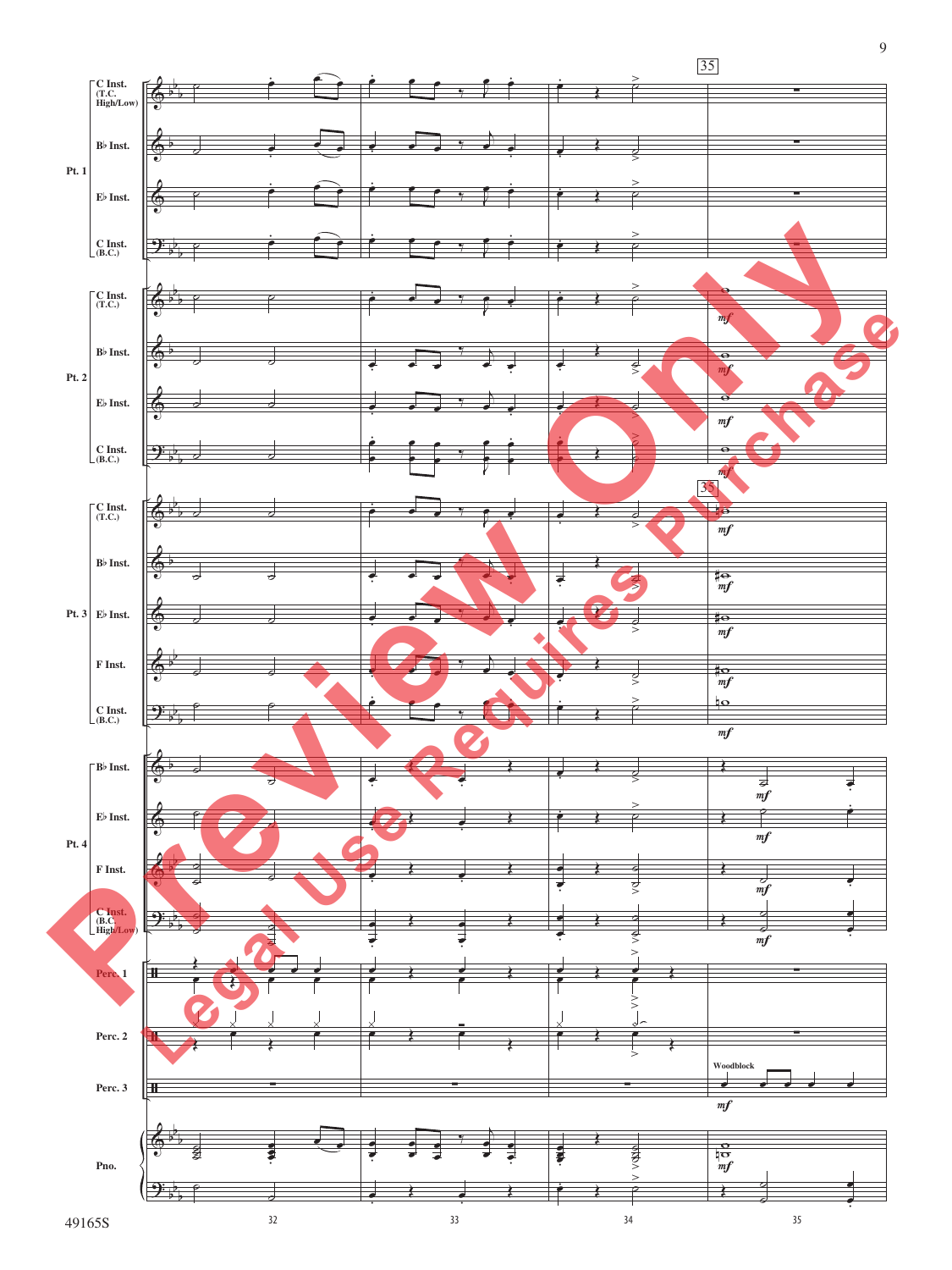

10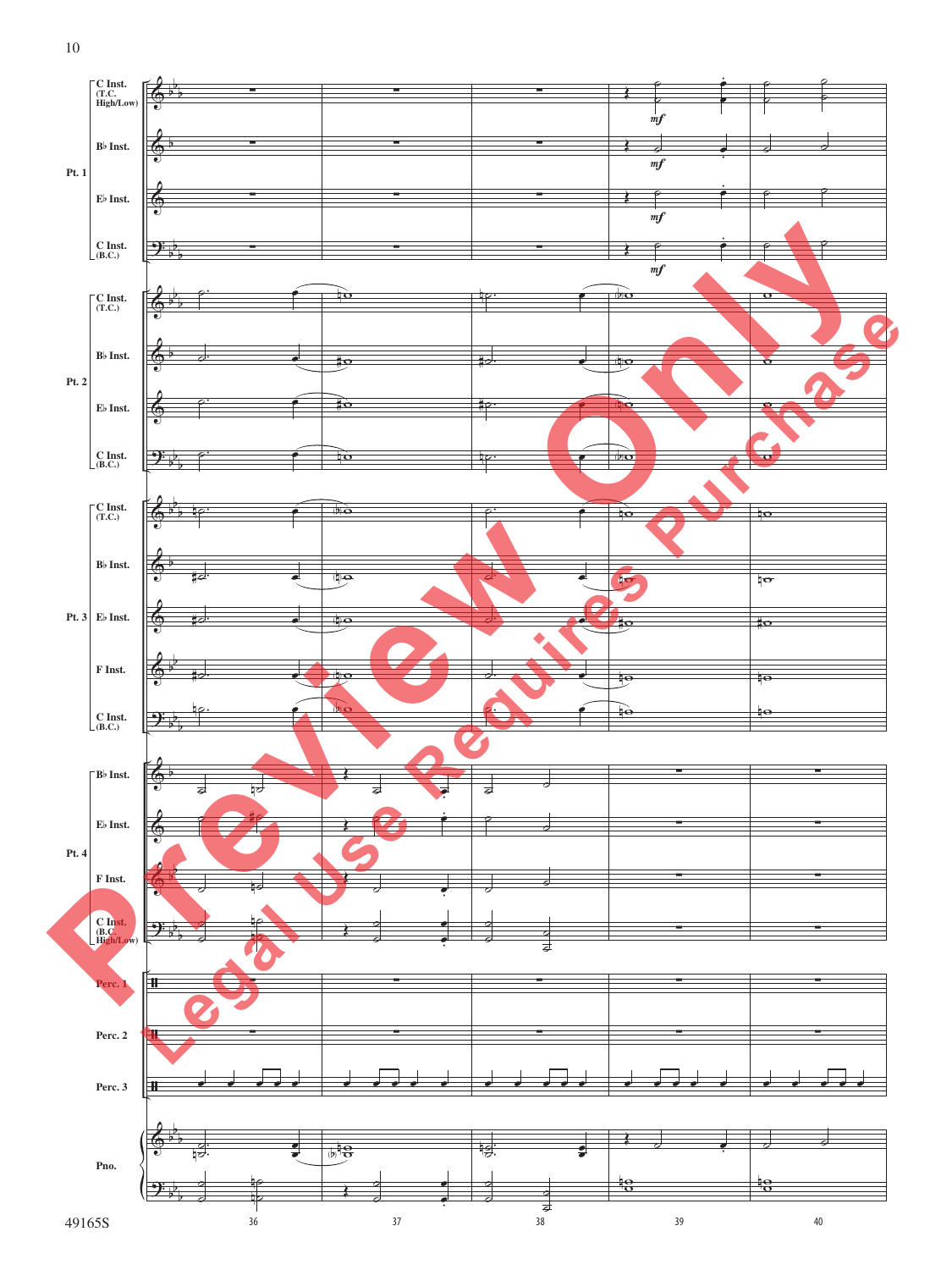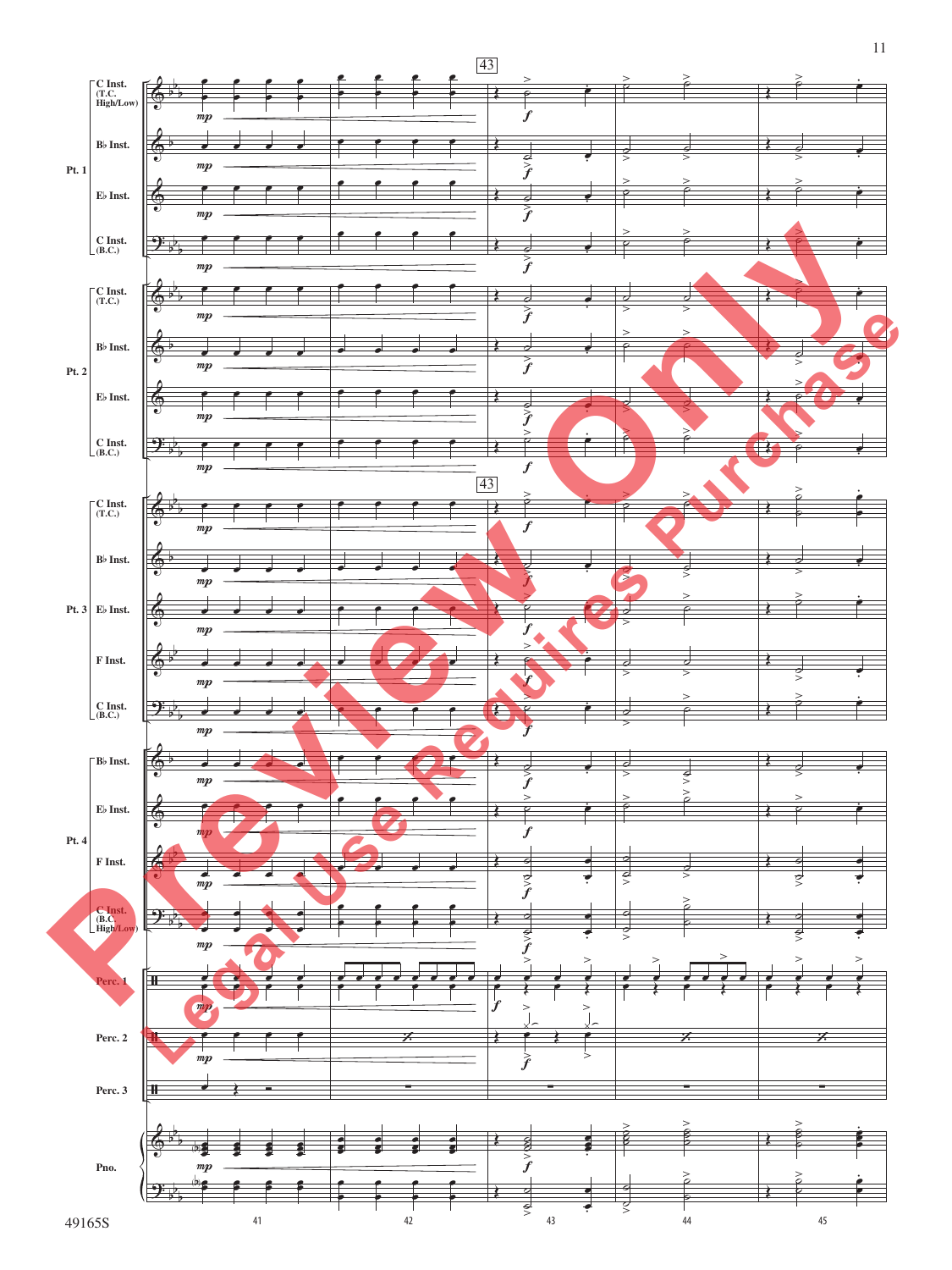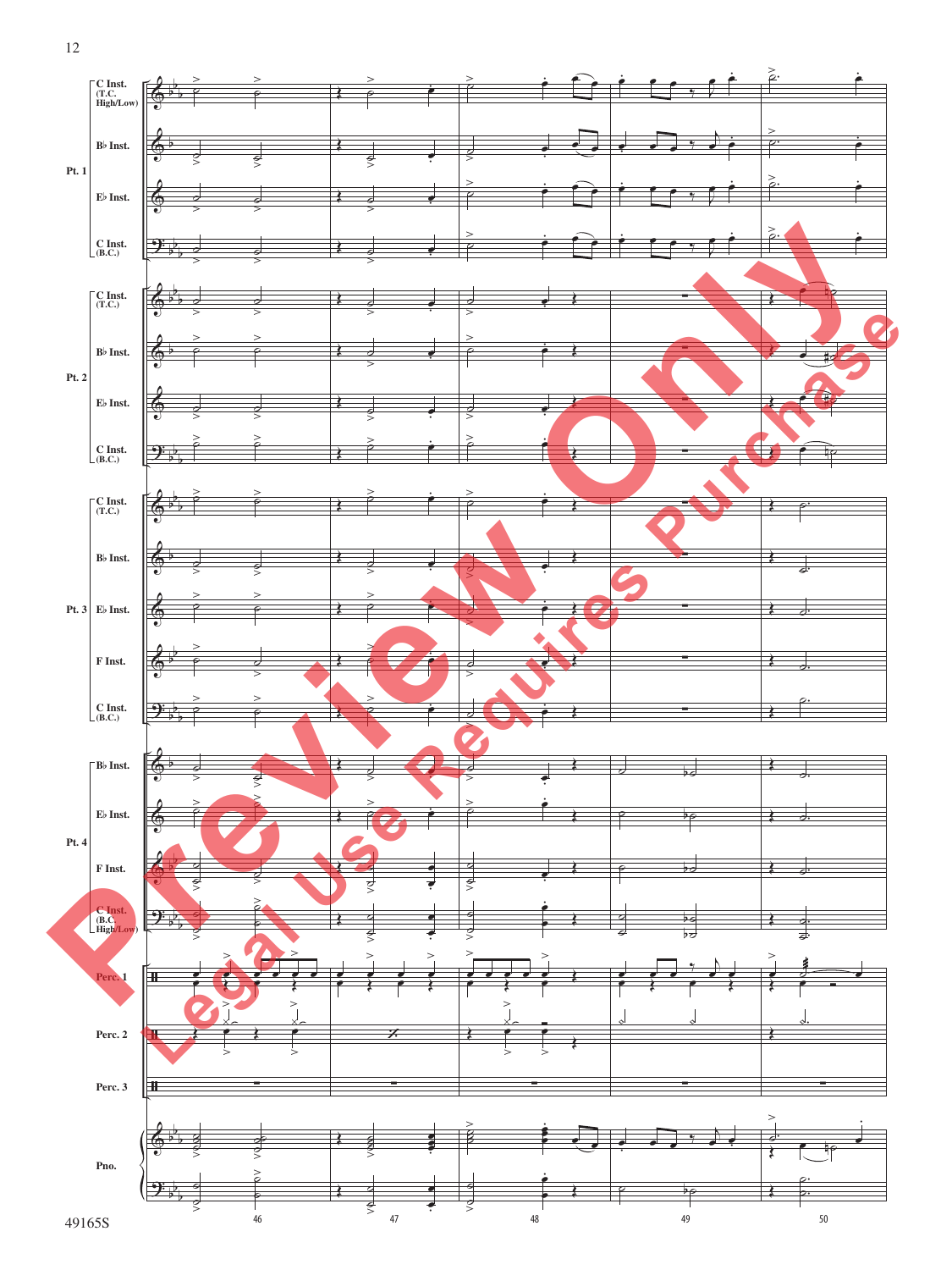